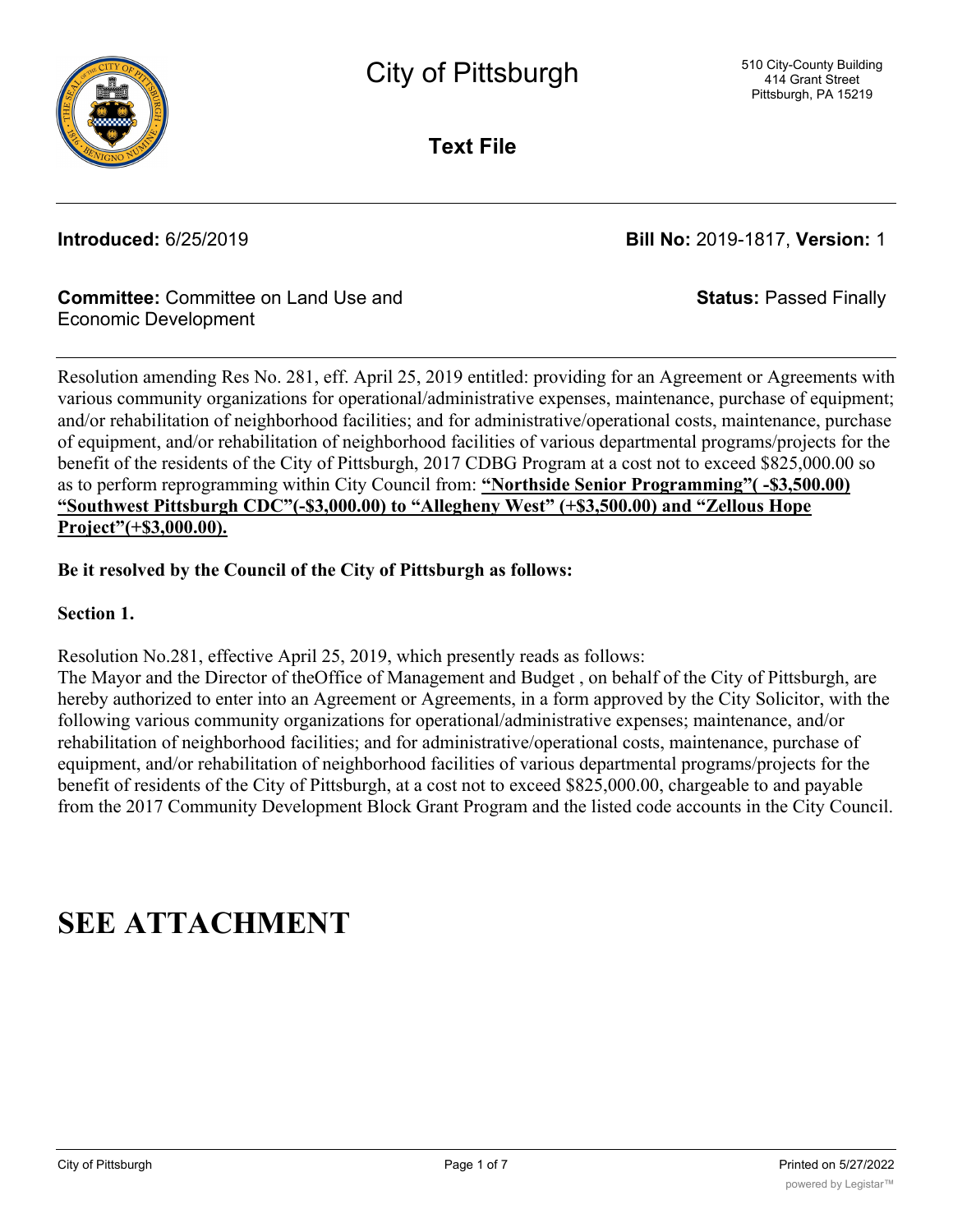## **Committee:** Committee on Land Use and Economic Development

**Introduced:** 6/25/2019 **Bill No:** 2019-1817, **Version:** 1

**Status:** Passed Finally

| Organization                                         | Original Budget Changes + or - |             | <b>Revised Budget</b> |
|------------------------------------------------------|--------------------------------|-------------|-----------------------|
| <b>City Council</b>                                  | 825,000.00                     |             | 825,000.00            |
| ACH Clear Pathways 0130045170.58101.00               | 7,500.00                       |             | 7,500.00              |
| Allegheny Mountain USA Boxing                        | 0.00                           |             | 5,000.00              |
| 0130219170.58101.00                                  |                                |             |                       |
| <b>Allegheny West 0130161170.581010</b>              | 2,500.00                       | $+3,500.00$ | 6,000.00              |
| Angel's Place 0123096170.58101.00                    | 5,000.00                       |             | 5,000.00              |
| Associated Master Plumbers of Allegheny              | 5,000.00                       |             | 5,000.00              |
| County (AMPAC) 0130222170.58101.00                   |                                |             |                       |
| Bidwell Training Center 0123343170.58101.00 5,000.00 |                                |             | 5,000.00              |
| <b>Birmingham Foundation/Westside Mustangs</b>       | 5,000.00                       |             | 5,000.00              |
| 0130165170.58101.00                                  |                                |             |                       |
| Big Brothers Big Sisters of Greater Pittsburgh, Inc. | 8,500.00                       |             | 8,500.00              |
| 0121313170.58101.00                                  |                                |             |                       |
| Bloomfield-Garfield Corporation                      | 5,000.00                       |             | 5,000.00              |
| 0121132170.58101.00                                  |                                |             |                       |
| <b>Bloomfield Preservation and Heritage</b>          | 2,500.00                       |             | 2,500.00              |
| 0121133170.58101.00                                  |                                |             |                       |
| Brashear Association 0129755170.58101.00             | 16,000.00                      |             | 16,000.00             |
| Brashear Association/Henry Kaufman Food              | 2,500.00                       |             | 2,500.00              |
| Pantry/Arlington Food Bank                           |                                |             |                       |
| 0130099170.58101.00                                  |                                |             |                       |
| Brighton Heights Senior Center                       | 2,500.00                       |             | 2,500.00              |
| 0130043170.58101.00                                  |                                |             |                       |
| Brightwood Civic Group 0121142170.58101.00 2,500.00  |                                |             | 2,500.00              |
| <b>Brookline Christian Food Pantry</b>               | 10,000.00                      |             | 10,000.00             |
| 0123130170.58101.00                                  |                                |             |                       |
| Brothers and Sisters Emerging                        | 10,000.00                      |             | 10,000.00             |
| 0130073170.5810.00                                   |                                |             |                       |
| <b>Building Bridges for Business</b>                 | 2,500.00                       |             | 2,500.00              |
| 0130100170.58101.00                                  |                                |             |                       |

0121323170.58101.00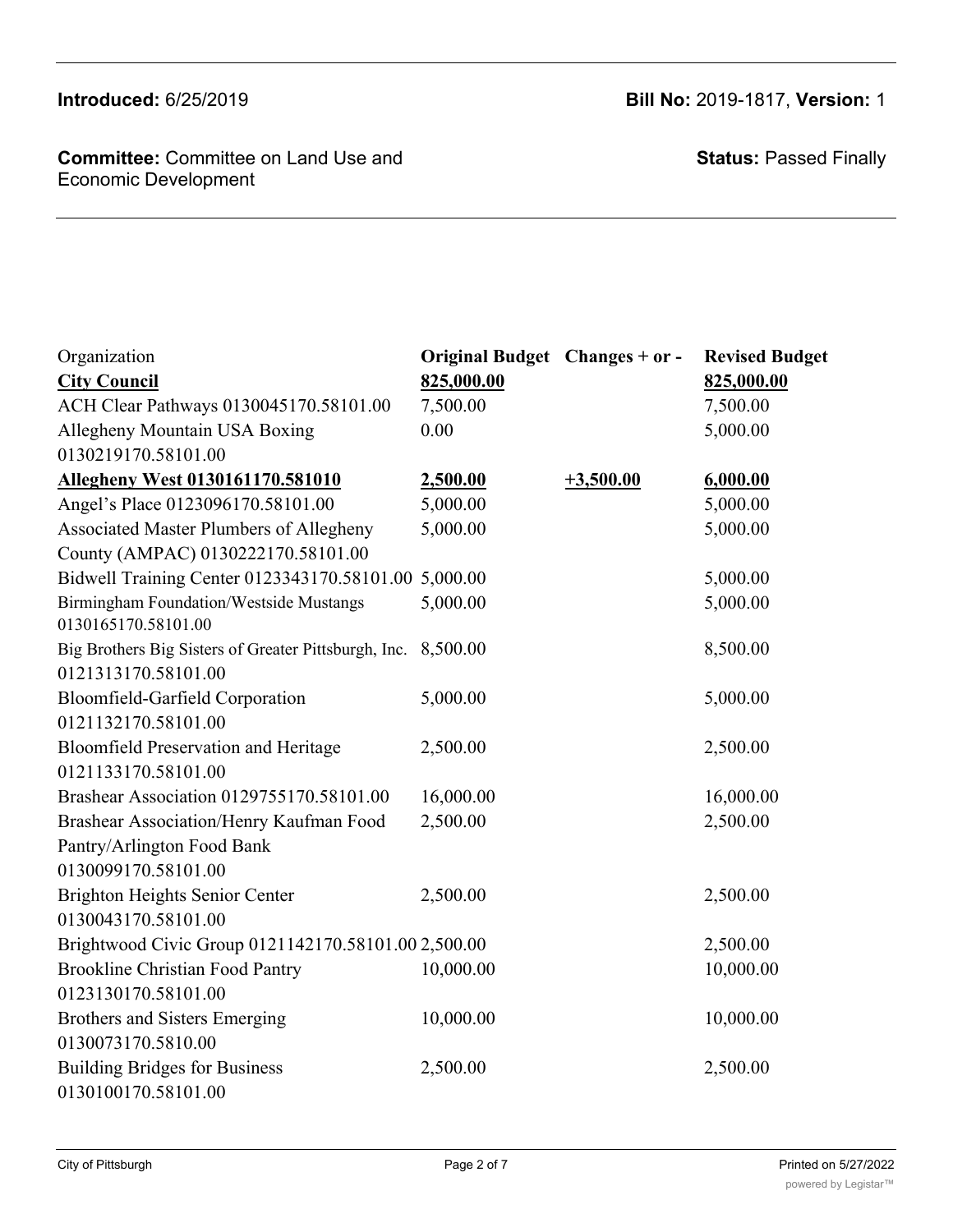## $Br<sub>2</sub>$   $Br<sub>2</sub>$   $Br<sub>2</sub>$   $Br<sub>2</sub>$   $Br<sub>2</sub>$   $Br<sub>2</sub>$  $0.1231301301301701701$

**Committee:** Committee on Land Use and Economic Development Committee: Comm

**Status:** Passed Finally

| Catholic Youth Association of Pittsburgh, Inc.<br>0121323170.58101.00                             | 5,000.00  | 5,000.00  |
|---------------------------------------------------------------------------------------------------|-----------|-----------|
| Center for Victims - Crisis Intervention<br>0128990170.58101.00                                   | 3,000.00  | 3,000.00  |
| Center for Victims/Pittsburgh Mediation Center 5,000.00<br>0129972170.58101.00                    |           | 5,000.00  |
| Children's Museum of Pittsburgh<br>0123101170.58101.00                                            | 2,500.00  | 2,500.00  |
| <b>Community Human Services</b><br>0123179170.58101.00                                            | 10,000.00 | 10,000.00 |
| Community Human Services / Oakland<br><b>Business Improvement District</b><br>0123124170.58101.00 | 5,000.00  | 5,000.00  |
| Computer Reach 0130221170.58101.00                                                                | 250.00    | 250.00    |
| <b>Conservation Consultants</b><br>0130151170.58101.00                                            | 2.500.00  | 2,500.00  |
| D-2 DEK Hockey 0130158170.58101.00                                                                | 5,000.00  | 5,000.00  |
| Earthen Vessels Outreach 0123240170.58101.008,400.00                                              |           | 8,400.00  |
| East Allegheny Community Council<br>0121330170.58101.00                                           | 2,500.00  | 2,500.00  |
| <b>East End Cooperative Ministries</b><br>0129761170.58101.00                                     | 2,500.00  | 2,500.00  |
| Elliott West End Athletic Association<br>0129763170.58101.00                                      | 2,500.00  | 2,500.00  |
| Economic Development South<br>0130148170.58101.00                                                 | 10,000.00 | 10,000.00 |
| Elizabeth Seton Center 0121365170.58101.00                                                        | 12,000.00 | 12,000.00 |
| <b>Emmaus Community of Pittsburgh</b><br>0123304170.58101.00                                      | 2,500.00  | 2,500.00  |
| <b>Fineview Citizens Council</b><br>0121401170.58101.00                                           | 1,000.00  | 1,000.00  |
| Friendship Circle 0130152170.58101.00                                                             | 2,500.00  | 2,500.00  |
| Friendship Community Group<br>0130076170.58101.00                                                 | 7,500.00  | 7,500.00  |
| Greater Pittsburgh Arts Council<br>0130077170.58101.00                                            | 2,500.00  | 2,500.00  |

 $\mathcal{L}$  and  $\mathcal{L}$  and  $\mathcal{L}$  and  $\mathcal{L}$  and  $\mathcal{L}$  and  $\mathcal{L}$  and  $\mathcal{L}$  and  $\mathcal{L}$  and  $\mathcal{L}$  and  $\mathcal{L}$  and  $\mathcal{L}$  and  $\mathcal{L}$  and  $\mathcal{L}$  and  $\mathcal{L}$  and  $\mathcal{L}$  and  $\mathcal{L}$  and  $\mathcal{L}$  and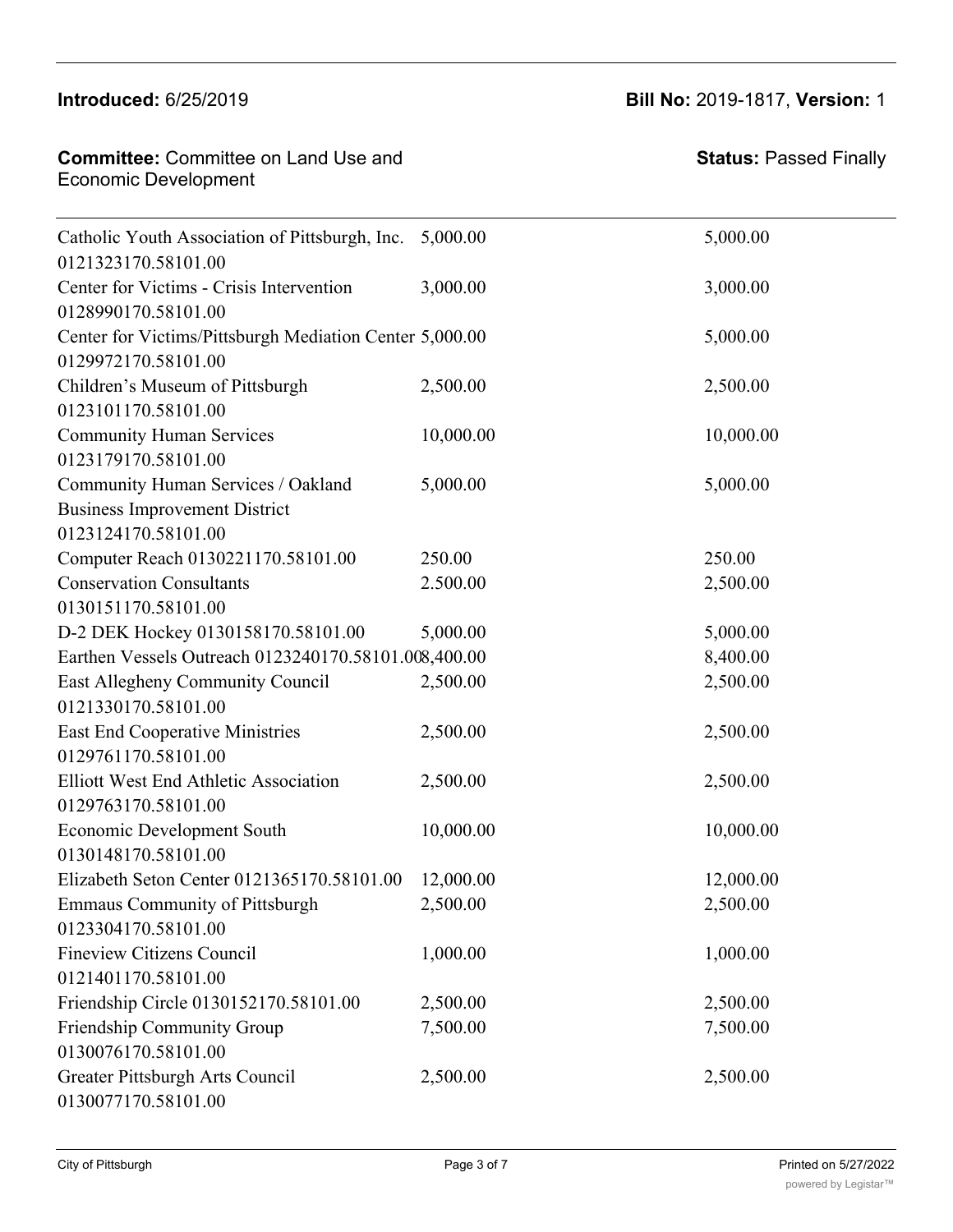Fineview Citizens Council

### **Committee:** Committee on Land Use and Economic Development Committee: Commi

## **Introduced:** 6/25/2019 **Bill No:** 2019-1817, **Version:** 1

1,000.00 1,000.00

**Status:** Passed Finally

| <b>Greater Pittsburgh Community Food Bank</b>           | 70,500.00 | 70,500.00 |
|---------------------------------------------------------|-----------|-----------|
| 0167146170.58101.00                                     |           |           |
| HACP/Northview Heights                                  | 2,500.00  | 2,500.00  |
| 0123036170.58101.00                                     |           |           |
| Hazelwood Initiative 0129131170.58101.00                | 15,000.00 | 15,000.00 |
| Higher Achievement Inc 0130153170.58101.00 2,500.00     |           | 2,500.00  |
| Hill District CDC 0121181170.58101.00                   | 10,000.00 | 10,000.00 |
| Hill House Association 0121183170.58101.00              | 7,500.00  | 7,500.00  |
| Hilltop Alliance 0130108170.58101.00                    | 13,000.00 | 13,000.00 |
| H.O.P.E. for Tomorrow 0130121170.58101.00               | 15,000.00 | 15,000.00 |
| Jewish Community Center - Young Men and                 | 5,000.00  | 5,000.00  |
| Women's Hebrew Association                              |           |           |
| 0123128170.58101.00                                     |           |           |
| Jewish Family and Children's Service - Refugee 5,000.00 |           | 5,000.00  |
| Services 0130025170.58101.00                            |           |           |
| Jewish Family and Children's Services - Career 2,500.00 |           | 2,500.00  |
| Development 0129757170.58101.00                         |           |           |
| Jewish Family and Children's Services - Food            | 6,000.00  | 6,000.00  |
| Pantry 0130103170.58101.00                              |           |           |
| Lawrenceville Corporation                               | 15,000.00 | 15,000.00 |
| 0123332170.58101.00                                     |           |           |
| Lawrenceville United 0129855170.58101.00                | 15,000.00 | 15,000.00 |
| Linden School PTA 0130094170.58101.00                   | 2,500.00  | 2,500.00  |
| Little Sisters of the Poor 0130005170.58101.00          | 2,500.00  | 2,500.00  |
| Lower Bloomfield Unity Council                          | 2,500.00  | 2,500.00  |
| 0121370170.58101.00                                     |           |           |
| Lynn Williams Apartments                                | 2,500.00  | 2,500.00  |
| 0123032170.58101.00                                     |           |           |
| Macedonia Family and Community Enrichment 5,000.00      |           | 5,000.00  |
| Center (FACE) 0129118170.58101.00                       |           |           |
| Manchester Citizens Corp.                               | 7,500.00  | 7,500.00  |
| 0129892170.58101.00                                     |           |           |
| Naomi's Place 0129896170.58101.00                       | 15,300.00 | 15,300.00 |
| National Council of Jewish Women                        | 2,500.00  | 2,500.00  |
| 0121377170.58101.00                                     |           |           |
| Neighborhood Academy 0130104170.58101.00 2,500.00       |           | 2,500.00  |
|                                                         |           |           |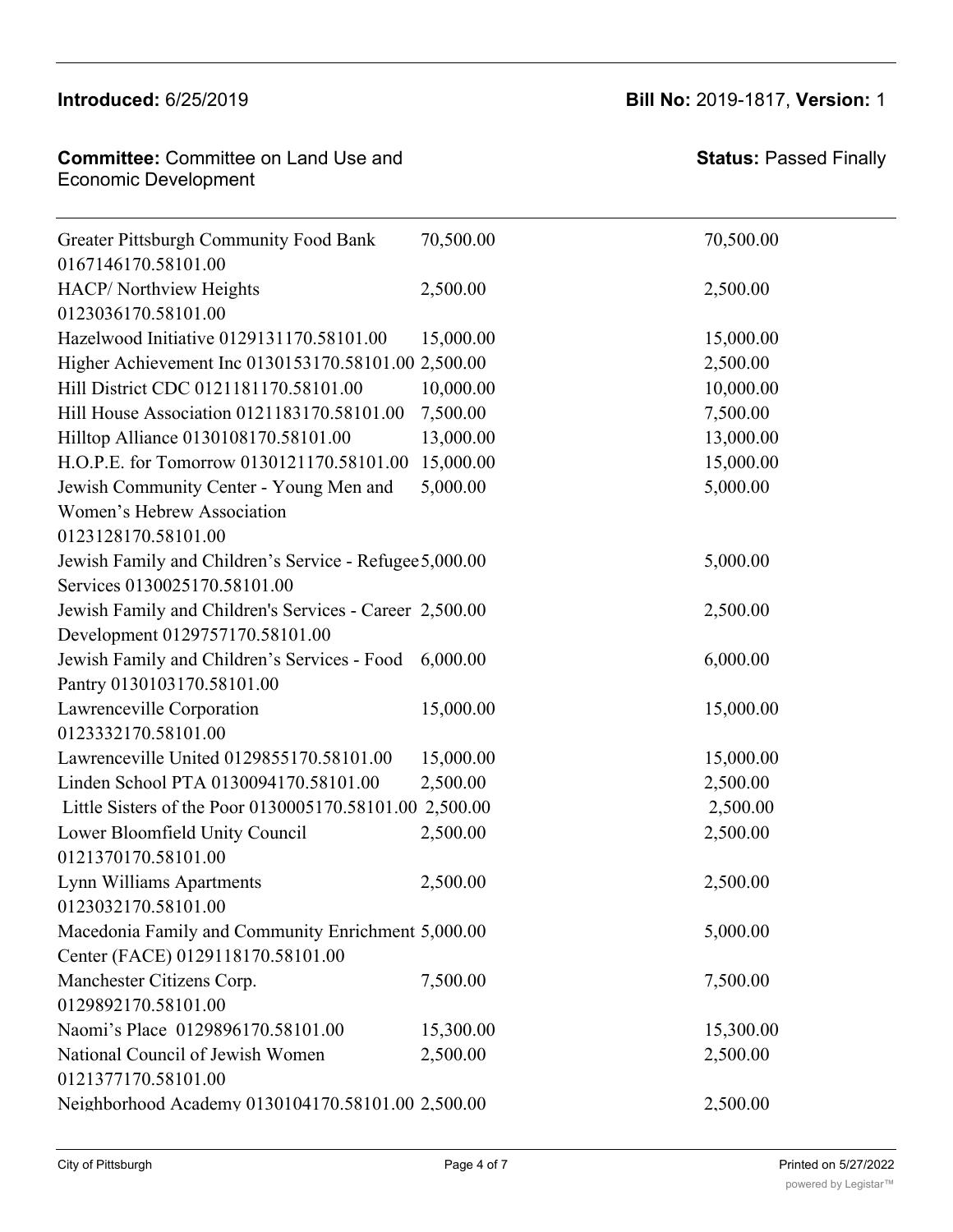**Committee:** Committee on Land Use and **Committee:** Committee on Land<br>Economic Development Naomi's Place 0129896170.58101.00 15,300.00 15,300.00  $\blacksquare$ 001.0001.000 $\blacksquare$ 

Center (FACE) 0129118170.58101.00

**Status:** Passed Finally

| Northside Leadership Conference<br>0129784170.58101.00        | 5,000.00  |             | 5,000.00  |
|---------------------------------------------------------------|-----------|-------------|-----------|
|                                                               |           |             | 8,000.00  |
| Northside Leadership Conference Seniors<br>0130162170.58101.0 | 8,000.00  |             |           |
| <b>Northside Senior Programming</b>                           | 3,500.00  | $-3,500.00$ | 0.00      |
| 0130164170.58101.00                                           |           |             |           |
| Northside Old Timers 0130009170.58101.00                      | 7,500.00  |             | 7,500.00  |
| Oakland Planning and Development Corp.                        | 5,000.00  |             | 5,000.00  |
| 0121379170.58101.00                                           |           |             |           |
| Pa Cleanways of Allegheny County                              | 8,000.00  |             | 8,000.00  |
| 0123365170.58101.00                                           |           |             |           |
| Pennsylvania Resource Council                                 | 11,000.00 |             | 11,000.00 |
| 0123151170.58101.00                                           |           |             |           |
| People's Oakland 0129970170.58101.00                          | 2,500.00  |             | 2,500.00  |
| Persad Center 0121384170.58101.00                             | 2,500.00  |             | 2,500.00  |
| Pittsburgh Action Against Rape                                | 12,000.00 |             | 12,000.00 |
| 0129655170.58101.00                                           |           |             |           |
| Pittsburgh AIDS Task Force                                    | 7,500.00  |             | 7,500.00  |
| 0129787170.58101.00                                           |           |             |           |
| Pittsburgh Community Services - Hunger                        | 64,000.00 |             | 64,000.00 |
| 0121390170.58101.00                                           |           |             |           |
| Pittsburgh Community Services - Safety                        | 16,000.00 |             | 16,000.00 |
| 0121391170.58101.00                                           |           |             |           |
| <b>Pittsburgh Parks Conservancy</b>                           | 12,500.00 |             | 12,500.00 |
| 0123243170.58101.00                                           |           |             |           |
| Pittsburgh Project 0123198170.58101.00                        | 10,000.00 |             | 10,000.00 |
| POISE Foundation 0123279170.58101.00                          | 5,000.00  |             | 5,000.00  |
| POISE Foundation/Stop the Violence Pittsburgh2,500.00         |           |             | 2,500.00  |
| 0130181170.58101.00                                           |           |             |           |
| Prayer and Deliverance Community                              | 2,500.00  |             | 2,500.00  |
| Opportunities (PADCO) 0130149170.58101.00                     |           |             |           |
| <b>Prevention Point Pittsburgh</b>                            | 2,500.00  |             | 2,500.00  |
| 0123289170.58101.00                                           |           |             |           |
| Program to Aid Citizen Enterprise (PACE)                      | 5,000.00  |             | 5,000.00  |
| 0121924170.58101.00                                           |           |             |           |
| The Promise Group 0130037170.58101.00                         | 5,000.00  |             | 5,000.00  |
| Reading is Fundamental 0123052170.58101.00 13.500.00          |           | $^{+}$      | 13.500.00 |
|                                                               |           |             |           |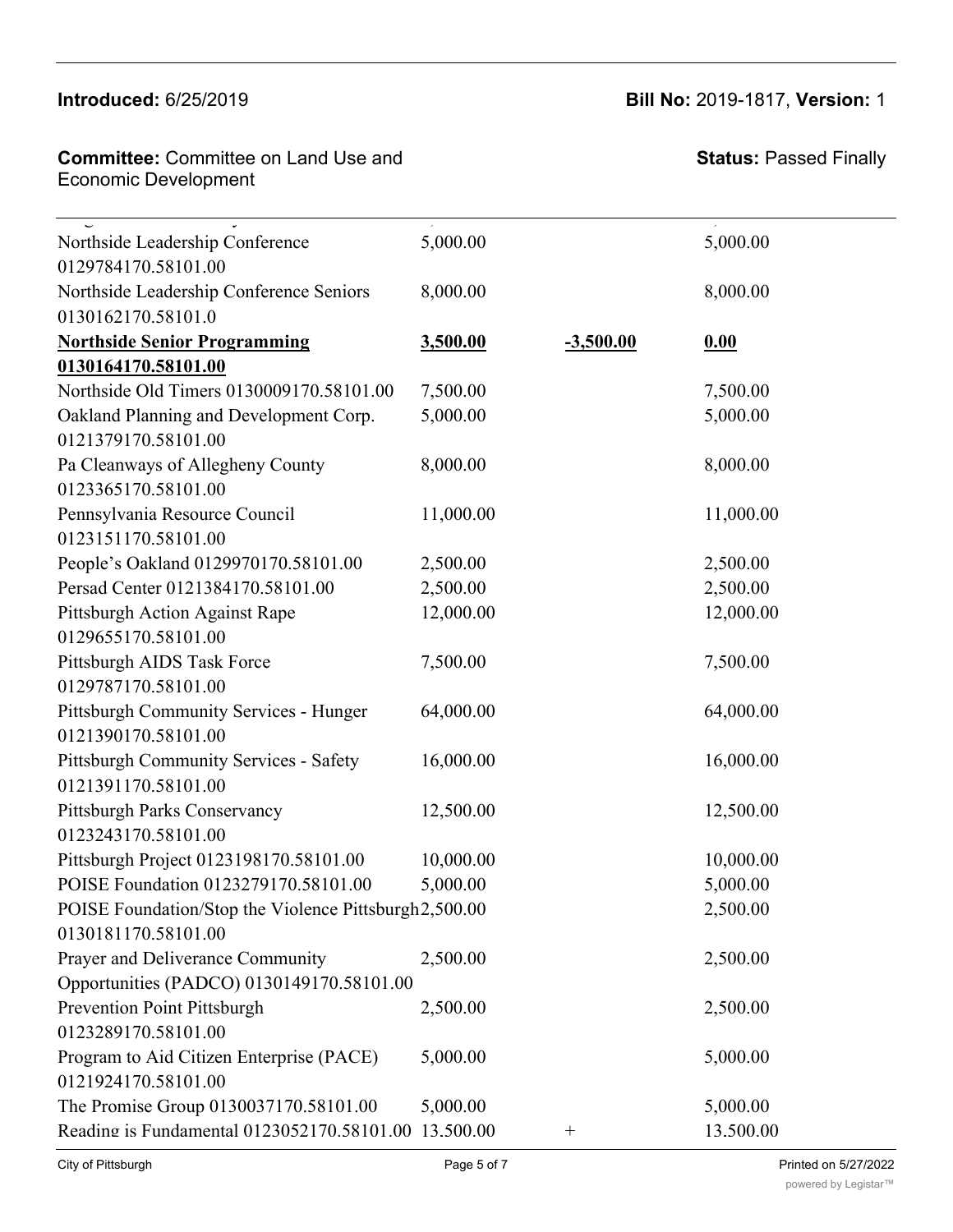## **Introduced:** 6/25/2019 **Bill No:** 2019-1817, **Version:** 1

| <b>Committee:</b> Committee on Land Use and |  |
|---------------------------------------------|--|
| Economic Development                        |  |

Opportunities (PADCO) 0130149170.58101.00

# **Status:** Passed Finally

| Rebuilding Together Pittsburgh                       | 30,000.00 |             | 1090 00.00<br>30,000.00 |  |
|------------------------------------------------------|-----------|-------------|-------------------------|--|
| 0123307170.58101.00                                  |           |             |                         |  |
| Riverview Manor 0123054170.58101.00                  | 2,500.00  |             | 2,500.00                |  |
| St. Andrews Lutheran Church                          | 3,750.00  |             | 3,750.00                |  |
| 0129910170.58101.00                                  |           |             |                         |  |
| Saint Clair Athletic Association                     | 4,000.00  |             | 4,000.00                |  |
| 0121272170.58101.00                                  |           |             |                         |  |
| Saint Mark's Evangelical Lutheran /Brookline         | 12,000.00 |             | 12,500.00               |  |
| Meals on Wheels 0130067170.58101.00                  |           |             |                         |  |
| Saint Michael's Food Bank                            | 2,500.00  |             | 2,500.00                |  |
| 0123264170.58101.00                                  |           |             |                         |  |
| Saint Mary of the Mount Church/Washington            | 5,000.00  |             | 5,000.00                |  |
| Heights Ecumenical Food Bank                         |           |             |                         |  |
| 0121296170.58101.00                                  |           |             |                         |  |
| Saint Paul's Benevolent \$ Missionary Institute      | 2,500.00  |             | 2,500.00                |  |
| 0123200170.58101.00                                  |           |             |                         |  |
| Schenley Heights CDC 0129852170.58101.00             | 10,000.00 |             | 10,000.00               |  |
| <b>Shepherd Wellness Community</b>                   | 10,000.00 |             | 10,000.00               |  |
| 0129791170.58101.00 Sheraden United                  | 5,000.00  |             | 5,000.00                |  |
| Methodist Church-Kidz Klub                           |           |             |                         |  |
| 0130046170.58101.00                                  |           |             |                         |  |
| SLB Radio Productions 0130150170.58101.00            | 8,000.00  |             | 8,000.00                |  |
| Southside Slopes Neighborhood Association            | 2,500.00  |             | 2,500.00                |  |
| 0123291170.58101.00                                  |           |             |                         |  |
| <b>Southwest Pittsburgh CDC</b>                      | 20,500.00 | $-3,000.00$ | 17,500.00               |  |
| 0123058170.58101.00                                  |           |             |                         |  |
| Spring Hill Civic League 0121267170.58101.005,000.00 |           |             | 5,000.00                |  |
| St. Ambrose Manor 0129909170.58101.00                | 2,500.00  |             | 2,500.00                |  |
| Steel City Boxing 0129982170.58101.00                | 7,000.00  |             | 7,000.00                |  |
| The Center for Employment Opportunities              | 5,000.00  |             | 5,000.00                |  |
| 0130205170.58101.00                                  |           |             |                         |  |
| The Urban Academy of Greater Pittsburgh              | 15,300.00 |             | 15,300.00               |  |
| Charter School 0130206170.58100.00                   |           |             |                         |  |
| Tree of Hope 0129866170.58101.00                     | 2,500.00  |             | 2,500.00                |  |
| Trinity Lutheran Church / Sheraden Baseball          | 2,500.00  |             | 2,500.00                |  |
| 0130105170.58101.00                                  |           |             |                         |  |
| Trov Hill Citizens Inc. 0129798170 58101 00 3 000 00 |           |             | 3 000 00                |  |